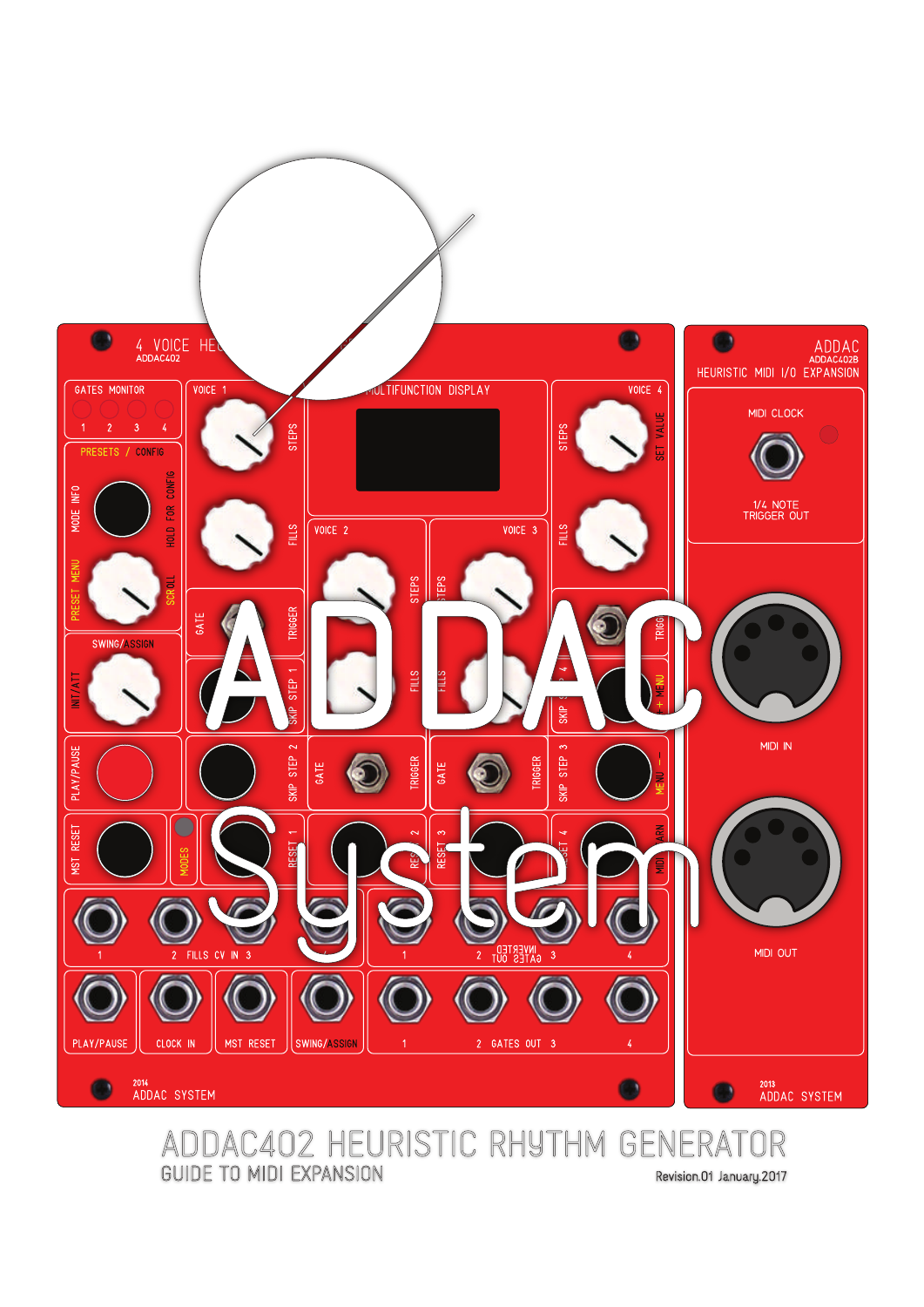Revision.01 January.2017

### INTRODUCTION

ADDAC402B MIDI Expansion allows full I/O Midi control of ADDAC402 plus access to a powerfull midi interface, with:

#### Midi Sunc:

Allows the module to synchronize with any external MIDI device's Clock, including transport messages like play, stop and continue.

#### CV to MIDI:

5 CV inputs (Fills 1 to 4 and Assign) to MIDI Notes and/or CC messages, the Note and CC number can be independently configured via the Configuration Menu.

These CV inputs can be sent on independent MIDI Channels, for ex: Fills 1 to 4 on MIDI Channel 1 and Assign on MIDI Channel 2.

#### MIDI Controller:

All panel controls (9 knobs, 4 toggle switches and 11 push buttons) can be sent to MIDI Out as CC controls making it work just like any standard MIDI controller. The individual CC numbers can be configured through the Configuration Menu.

#### MIDI to Gate:

All 4 Gate outputs can be controlled/sequenced from an external MIDI device.

For ex: we can configure Gate 1 to be responsive to CC 1, Gate 2 to CC 2 and so on. Everytime CC 1 gets a value of 127 Gate 1 will be turned ON, if it gets a 0 value Gate 1 will be turned OFF.

#### MIDI Control:

All panel controls (9 knobs, 4 toggle switches and 11 push buttons) can be controlled/sequenced from MIDI CC controls. This allow full automation of the module via MIDI.

The individual CC numbers can be configured through the Configuration Menu and includes a midi learn feature for easier configuration.

Also controllable via MIDI is the change of Presets and Modes.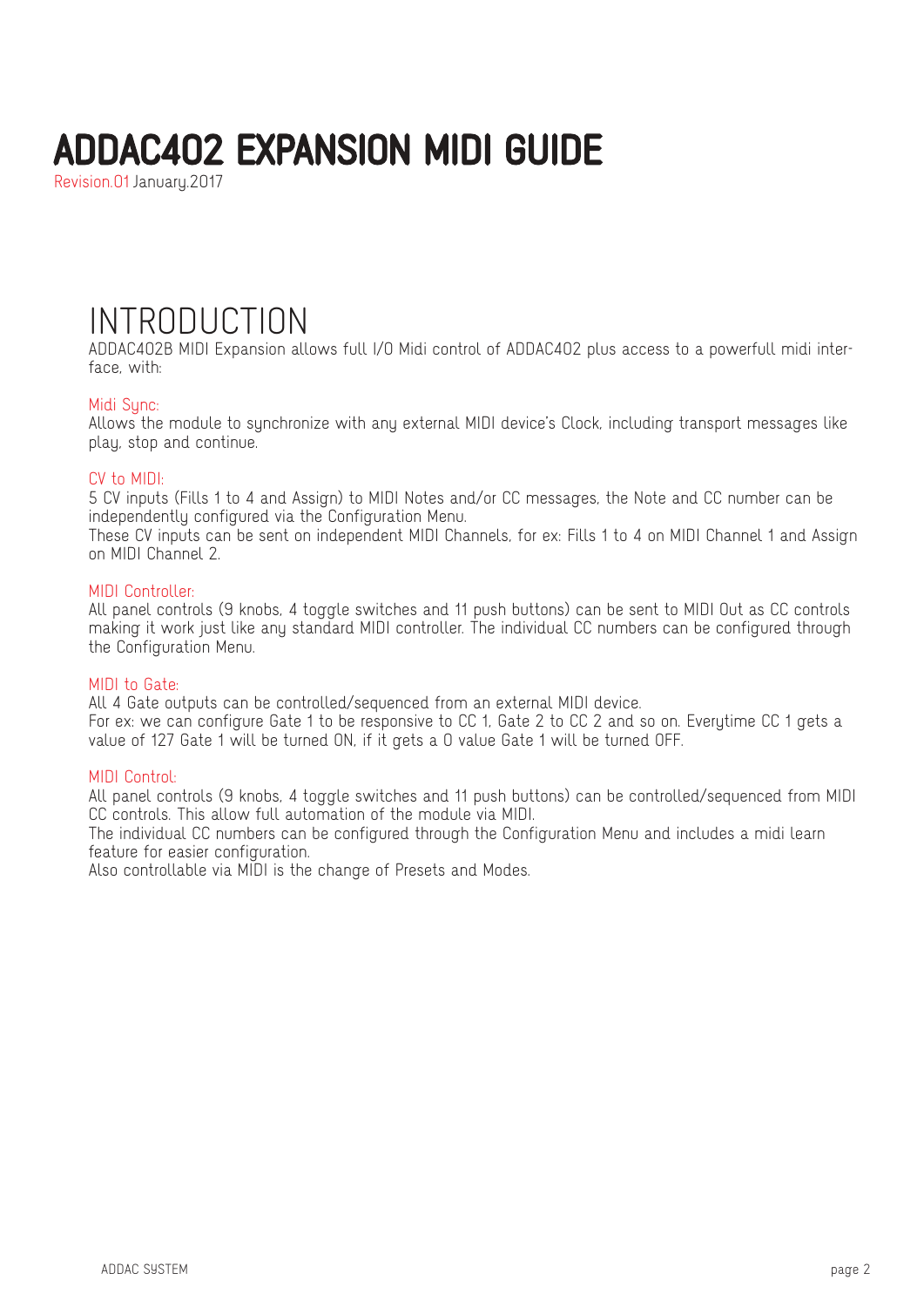Revision.01 January.2017

### MENU Description

For any MIDI Configuration the user must get into the CONFIG Menu, this is done by pressing the MODE INFO / CONFIG push button for 3 seconds, after this the screen will show the first Menu Page:

| CONFIG + ASSIGNS    | Always available                              |
|---------------------|-----------------------------------------------|
| MIDI GENERAL CONFIG |                                               |
| MIDI IN CONFIG      | Only available with 402B expansion plugged in |
| MINI NIJT CONFIG    |                                               |

#### CONFIG + ASSIGNS:

In this page the user accesses several diferent settings of the 402 and can also Assign the Swing/Assign input to any parameter.

#### MIDI GENERAL CONFIG:

This page features most general MIDI settings

#### MIDI IN CONFIG:

This pages features all settings related with incoming MIDI messages

#### MIDI OUT CONFIG:

This pages features all settings related with outgoing MIDI messages

### MENU Operation

Once in the first page the user can use the PRESET MENU / SCROLL Knob to scroll among the Menu options. Pressing the MODE INFO / CONFIG Button will enter the selected secondary Menu page. Pressing it once again will Exit the secondary Menu page back to the First page.

Once inside a secondary page the user can scroll its items with the PRESET MENU / SCROLL Knob. To change a parameter the user can use the Skip Step 3 / MENU -- button to decrease the current value or use the Skip Step 4 / MENU ++ button to increase the current value. It's also possible to use the Steps 4 / Set Value Knob for faster changes.

#### MIDI Learn:

While inside a secondary menu, the user can also press the Reset 4 / MIDI Learn push button and while keeping it pressed send a CC message to the 402 MIDI IN. The module will then detect the message and set the current selected value to the incoming CC number.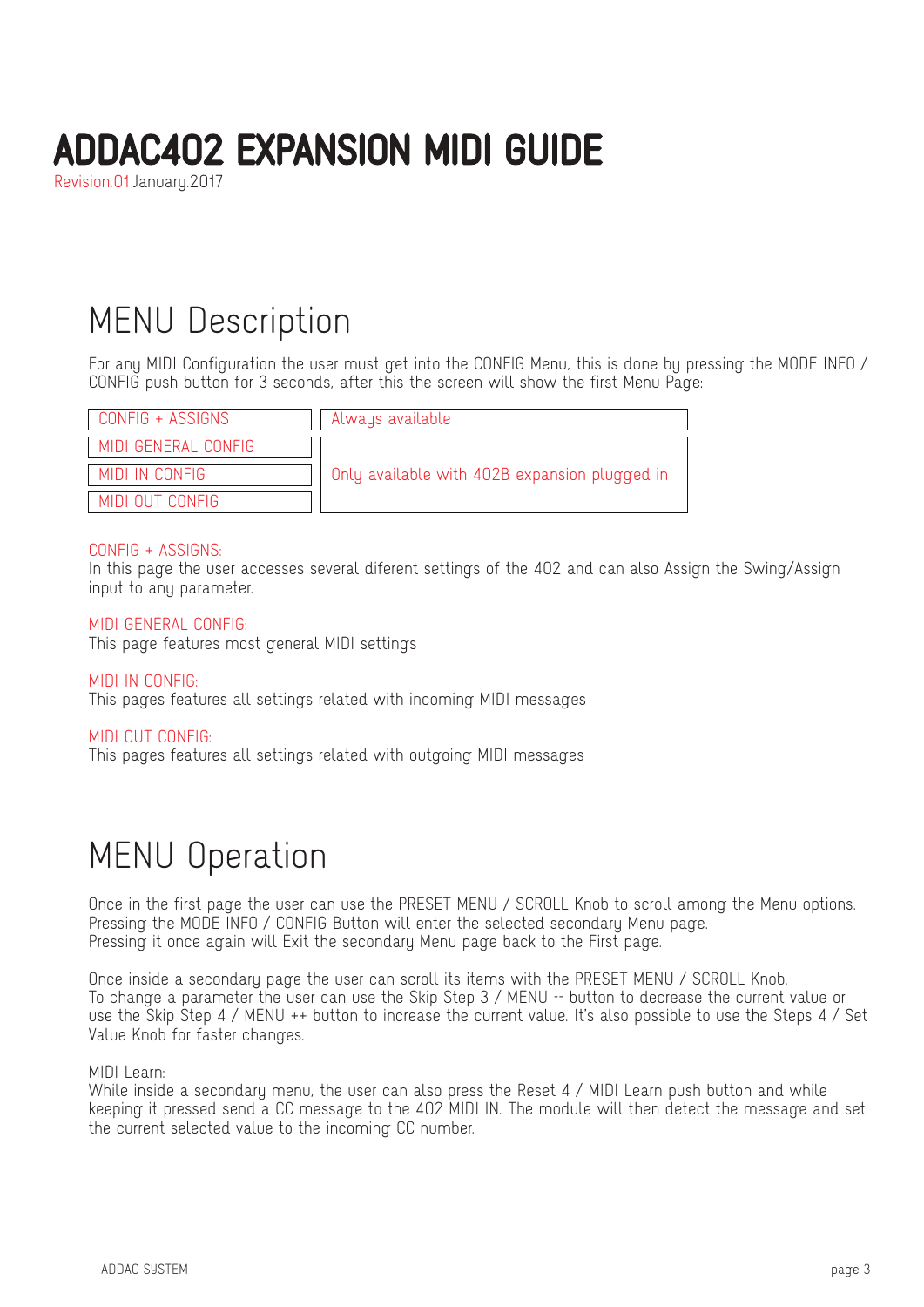Revision.01 January.2017

### MIDI GENERAL CONFIGURATION

The General Configuration Menu page allows the User to configure:

| MIDI SOFT THRU     | ON / OFF    |
|--------------------|-------------|
| <b>CLOCK TYPE</b>  | OFF / SLAVE |
| <b>CLOCK DIV</b>   | 6 to 48     |
| REMOTE CONTROL     | ON / OFF    |
| <b>CV1 MIDI CH</b> | OFF to 16   |
| CV2 MIDI CH        | OFF to 16   |
| CV3 MIDI CH        | OFF to 16   |
| <b>CV4 MIDI CH</b> | OFF to 16   |
| CV5 MIDI CH        | OFF to 16   |

#### MIDI SOFT THRU:

Allows any incoming message from MIDI IN to be routed to MIDI OUT, this is necessary if you're daisy chaining MIDI devices.

#### CLOCK TYPE:

Allows the module to operate from it's Clock Input (OFF) or to Synchronize to an external MIDI device's clock  $(SIAVF)$ 

#### CLOCK DIV:

This is an experimental feature not found in most MIDI devices, it defines the Incoming MIDI clock division. As a standard MIDI clock comes as a flow of 24 messages every 1/4 note, this makes it sync with high eficience. Changing this value most probably will result in unsynchronized events but can also be used to divide the incoming BPM, if set to 12 it will multiply the incoming BPM by a factor of 2 and if set to 48 it will divide the incoming BPM by a factor of 2, For ex: 120 BPM and a clock division of 12 will result in a 240 BPM, if the clock division is 48 then the effective BPM will be 60.

Any value in between will make it work in very unusual and very interesting ways.

#### REMOTE CONTROL:

This allows for transport messages to be received and respected by the 402.

For ex: if connected to a sequencer it will Play every time the sequencer is set on Play, Stop everytime the sequencer is stopped and Continue (just like Play but the sequencer is not reset to Bar number 1) everytime the sequencer resumes playing.

#### CV 1 to 4 MIDI CH:

This allows the user to set independent MIDI Channels for each of the CV to MIDI converters.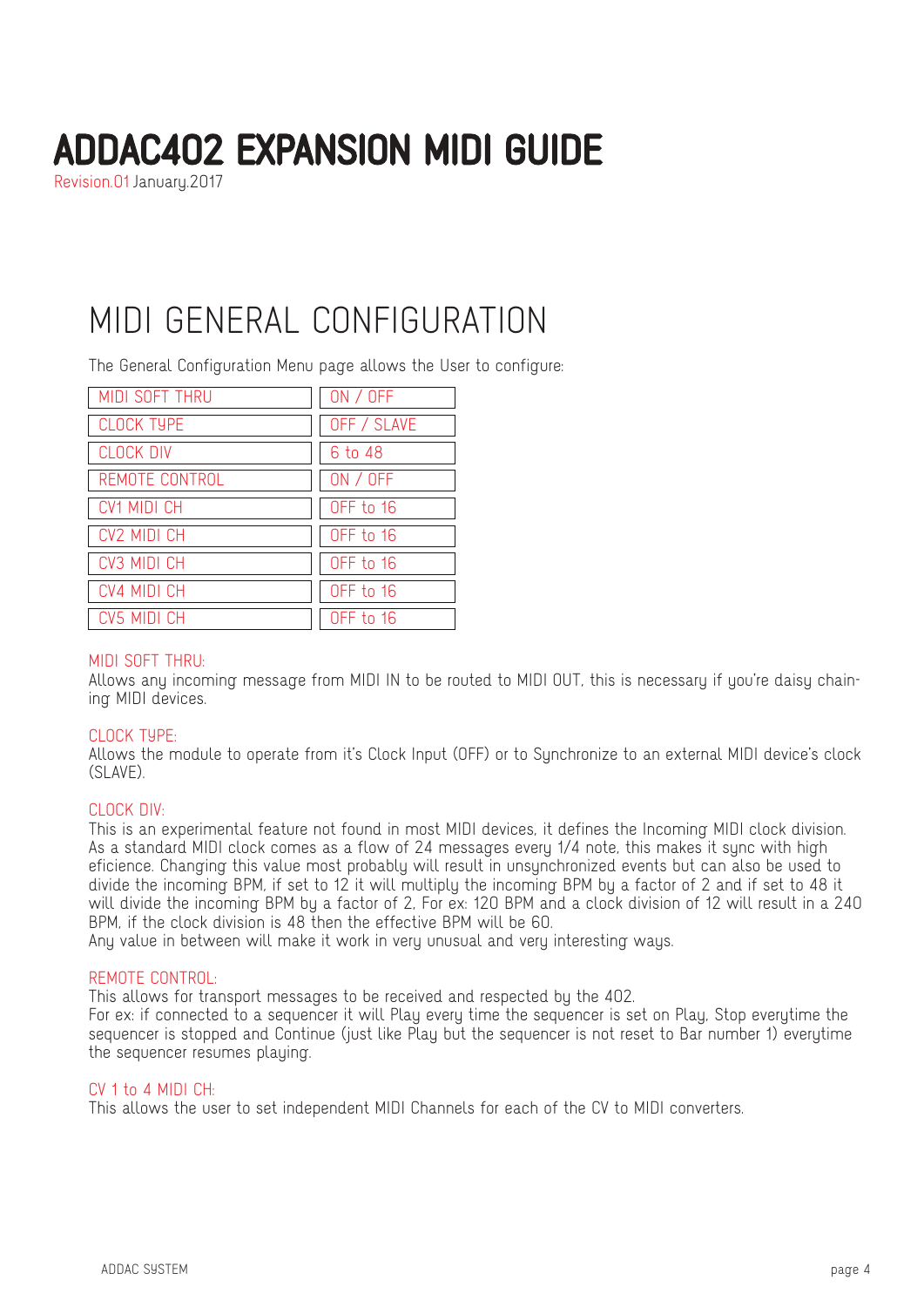Revision.01 January.2017

#### MIDI IN CONFIGURATION MENU

| <b>MIDI CHANNEL</b>   | OFF to 16         |
|-----------------------|-------------------|
| MODE CHG CC           | <b>OFF to 119</b> |
| PRESET CHG            | <b>OFF to 119</b> |
| <b>CLOCK CC</b>       | <b>OFF to 119</b> |
| PLAY/PAUSE CC         | <b>OFF to 119</b> |
| SWING/ASSIGN CC       | <b>OFF to 119</b> |
| GATE OUT1 CC          | OFF to 119        |
| GATE OUT2 CC          | <b>OFF to 119</b> |
| GATE OUT3 CC          | <b>OFF to 119</b> |
| GATE OUT4 CC          | OFF to 119        |
| <b>GATE OUT1 NOTE</b> | OFF to 119        |
| <b>GATE OUT2 NOTE</b> | <b>OFF to 119</b> |
| <b>GATE OUT3 NOTE</b> | <b>OFF to 119</b> |
| <b>GATE OUT4 NOTE</b> | <b>OFF to 119</b> |
| <b>MASTER RESET</b>   | <b>OFF to 119</b> |
| STEPS 1 CC            | <b>OFF to 119</b> |
| FILLS 1 CC            | OFF to 119        |
| G/T 1 CC              | <b>OFF to 119</b> |
| SKIP 1 CC             | OFF to 119        |
| RESET 1 CC            | <b>OFF to 119</b> |
| STEPS 2 CC            | OFF to 119        |
| FILLS 2 CC            | <b>OFF to 119</b> |
| $G/T$ 2 $CC$          | <b>OFF to 119</b> |
| SKIP 2 CC             | <b>OFF to 119</b> |
| RESET 2 CC            | <b>OFF to 119</b> |
| STEPS 3 CC            | OFF to 119        |
| FILLS 3 CC            | <b>OFF to 119</b> |
| G/T 3 CC              | <b>OFF to 119</b> |
| SKIP 3 CC             | <b>OFF to 119</b> |
| <b>RESET 3 CC</b>     | <b>OFF to 119</b> |
| STEPS 4 CC            | <b>OFF to 119</b> |
| FILLS 4 CC            | <b>OFF to 119</b> |
| G/T 4 CC              | <b>OFF to 119</b> |
| SKIP 4 CC             | <b>OFF to 119</b> |
| RESET 4 CC            | <b>OFF to 119</b> |

### MIDI INPUT CONFIGURATION

The MIDI Input Menu page allows the User to configure:

#### MIDI CHANNEL:

The MIDI Channel which the 402 responds to.

#### MODE CHG CC:

The CC number that will make the 402 Change it's working MODE, the value will determine which mode it will change to.

#### PRESET CHG:

The CC number that will make the 402 Change it's working Preset, the value will determine which preset it will change to.

#### CLOCK CC:

Besides MIDI Sync and the Trigger Clock Input users can also clock the 402 from a MIDI CC message, so that everytime this message comes in the 402 advances to the next step. This parameter defines the CC number that will trigger the clock.

#### PLAY/PAUSE CC:

Play and Pause actions can also be triggered from a CC message

#### SWING/ASSIGN CC:

The 402 Swing/Assign value can also be set from a CC message that will take control over the panel's Knob position, so that the value is coming from the MIDI Input instead of the Panel control.

#### GATE OUT 1 to 4 CC and NOTE:

The 402 Gate outputs can also be controlled from MIDI, here you can set individual CC or Note messages numbers that will change the state of the Gate Outputs. Users can choose using a CC number with value 127 for ON and value 0 for OFF or a Note number so that Note On will make the Gate output go ON or a Note Off to make the output go OFF.

This actions will work either if the 402 is in Play or Stop state.

#### MASTER RESET:

The CC number that will make the 402 reset all it's voices to their sequences Step 1.

#### STEPS CC - 1 to 4

The CC numbers that will control the 402's Steps values for all 4 voices.

#### FILLS CC - 1 to 4:

The CC numbers that will control the 402's Fills values for all 4 voices.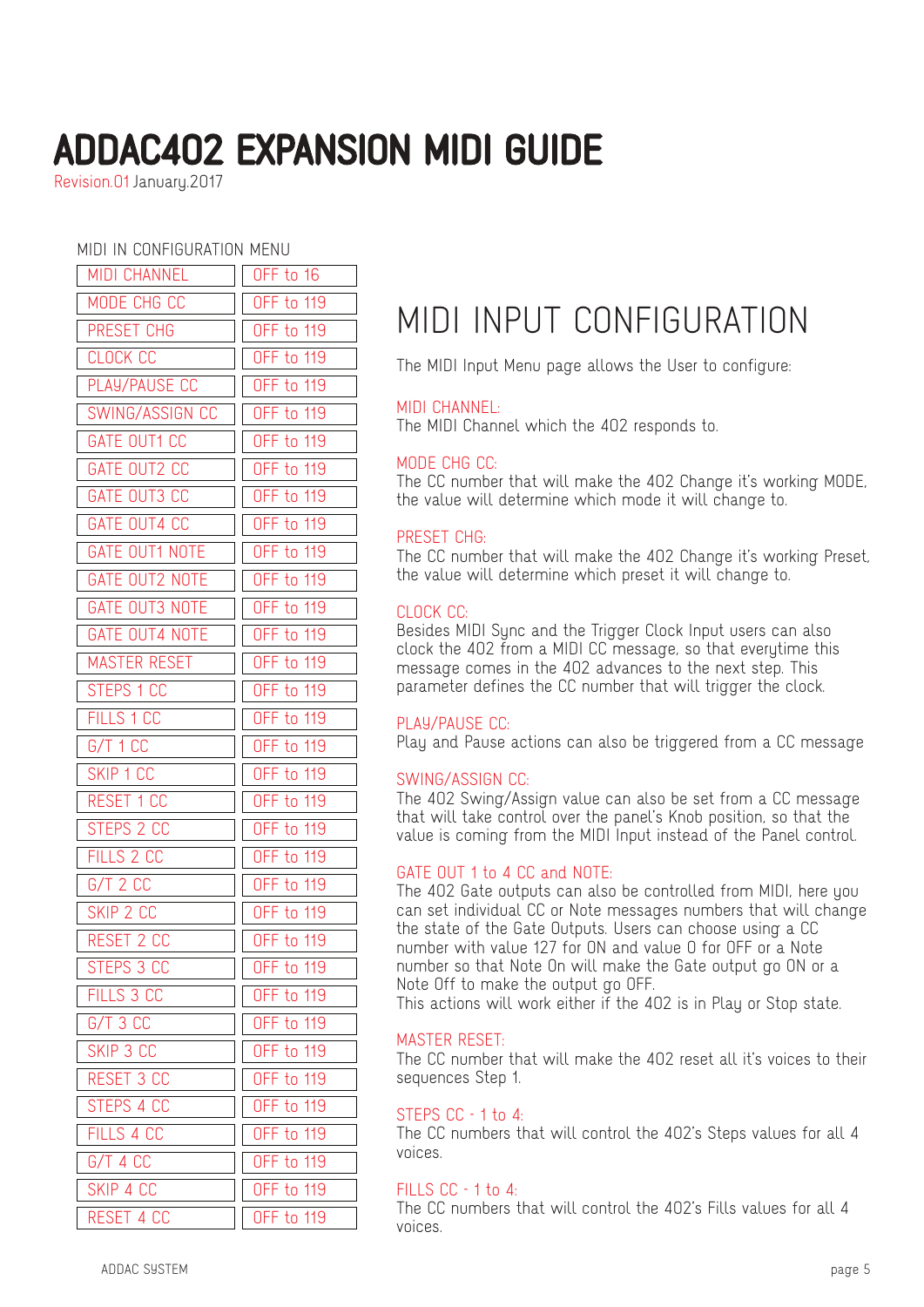Revision.01 January.2017

#### MIDI IN CONFIGURATION MENU

| MIDI CHANNEL          | OFF to 16         |
|-----------------------|-------------------|
| MODE CHG CC           | <b>OFF to 119</b> |
| PRESET CHG            | <b>OFF to 119</b> |
| <b>CLOCK CC</b>       | <b>OFF to 119</b> |
| PLAY/PAUSE CC         | OFF to 119        |
| SWING/ASSIGN CC       | <b>OFF to 119</b> |
| GATE OUT1 CC          | <b>OFF to 119</b> |
| GATE OUT2 CC          | <b>OFF to 119</b> |
| GATE OUT3 CC          | <b>OFF to 119</b> |
| GATE OUT4 CC          | <b>OFF to 119</b> |
| <b>GATE OUT1 NOTE</b> | <b>OFF to 119</b> |
| <b>GATE OUT2 NOTE</b> | <b>OFF to 119</b> |
| <b>GATE OUT3 NOTE</b> | <b>OFF to 119</b> |
| <b>GATE OUT4 NOTE</b> | <b>OFF to 119</b> |
| <b>MASTER RESET</b>   | <b>OFF to 119</b> |
| STEPS 1 CC            | OFF to 119        |
| FILLS 1 CC            | OFF to 119        |
| G/T 1 CC              | <b>OFF to 119</b> |
| SKIP 1 CC             | <b>OFF to 119</b> |
| RESET 1 CC            | OFF to 119        |
| STEPS 2 CC            | <b>OFF to 119</b> |
| FILLS 2 CC            | <b>OFF to 119</b> |
| $G/T$ 2 $CC$          | <b>OFF to 119</b> |
| SKIP 2 CC             | <b>OFF to 119</b> |
| RESET 2 CC            | <b>OFF to 119</b> |
| STEPS 3 CC            | <b>OFF to 119</b> |
| FILLS 3 CC            | <b>OFF to 119</b> |
| $G/T$ 3 $CC$          | <b>OFF to 119</b> |
| SKIP 3 CC             | <b>OFF to 119</b> |
| RESET 3 CC            | <b>OFF to 119</b> |
| STEPS 4 CC            | <b>OFF to 119</b> |
| FILLS 4 CC            | <b>OFF to 119</b> |
| G/T 4 CC              | <b>OFF to 119</b> |
| SKIP 4 CC             | <b>OFF to 119</b> |
| RESET 4 CC            | <b>OFF to 119</b> |

### MIDI INPUT CONFIGURATION

(continued)

#### G/T CC - 1 to 4:

The CC numbers that will control the 402's Gate/Trigger switches, 0 for Gate, 127 for Trigger. Changing these over MIDI will take control and ignore the front panel switch. If the user physically changes the switch then it will re-gain it's control over MIDI.

#### SKIP CC - 1 to 4:

The CC number that will trigger the 402 to Skip a step in any of it's 4 voices.

#### RESET CC - 1 to 4:

The CC number that will Reset the particular 402 voice sequence to step 1.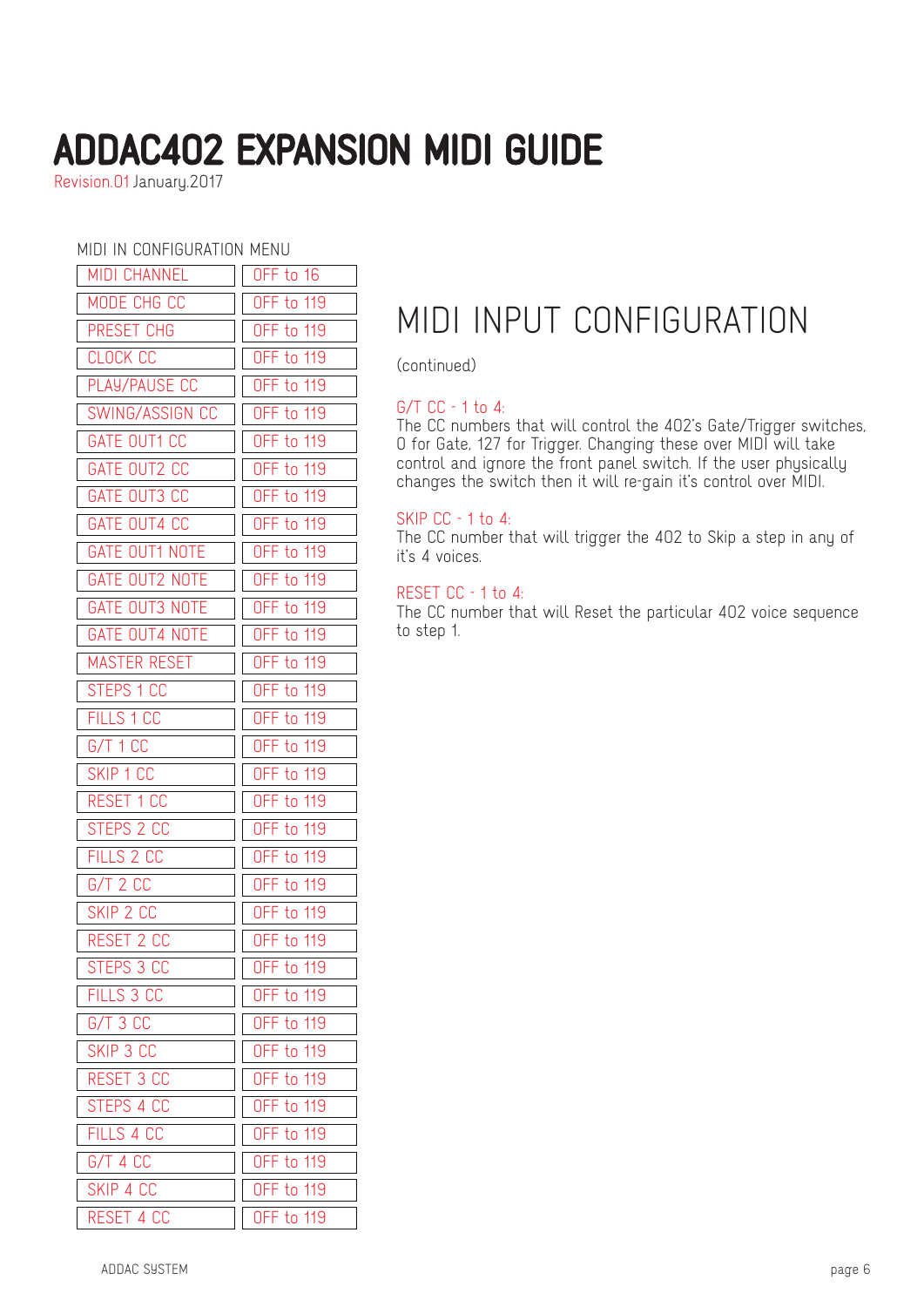Revision.01 January.2017

MIDI OUT CONFIGURATION MENU

| MIDI CHANNEL          | OFF to 16         |
|-----------------------|-------------------|
| MODE CHG CC           | <b>OFF to 119</b> |
| PRESET CHG            | <b>OFF to 119</b> |
| <b>CLOCK CC</b>       | <b>OFF to 119</b> |
| PLAY/PAUSE CC         | <b>OFF to 119</b> |
| SWING/ASSIGN CC       | <b>OFF to 119</b> |
| GATE OUT1 CC          | <b>OFF to 119</b> |
| GATE OUT2 CC          | <b>OFF to 119</b> |
| <b>GATE OUT3 CC</b>   | <b>OFF to 119</b> |
| <b>GATE OUT4 CC</b>   | <b>OFF to 119</b> |
| <b>GATE OUT1 NOTE</b> | <b>OFF to 119</b> |
| <b>GATE OUT2 NOTE</b> | <b>OFF to 119</b> |
| <b>GATE OUT3 NOTE</b> | <b>OFF to 119</b> |
| <b>GATE OUT4 NOTE</b> | <b>OFF to 119</b> |
| <b>MASTER RESET</b>   | <b>OFF to 119</b> |
| STEPS 1 CC            | <b>OFF to 119</b> |
| <b>FILLS 1 CC</b>     | <b>OFF to 119</b> |
| G/T 1 CC              | <b>OFF to 119</b> |
| SKIP 1 CC             | <b>OFF to 119</b> |
| <b>RESET 1 CC</b>     | <b>OFF to 119</b> |
| STEPS 2 CC            | <b>OFF to 119</b> |
| FILLS 2 CC            | <b>OFF to 119</b> |
| $G/T$ 2 $CC$          | <b>OFF to 119</b> |
| SKIP 2 CC             | <b>OFF to 119</b> |
| RESET 2 CC            | <b>OFF to 119</b> |
| STEPS 3 CC            | OFF to 119        |
| FILLS 3 CC            | <b>OFF to 119</b> |
| $G/T$ 3 $CC$          | <b>OFF to 119</b> |
| SKIP 3 CC             | <b>OFF to 119</b> |
| RESET 3 CC            | <b>OFF to 119</b> |
| STEPS 4 CC            | <b>OFF to 119</b> |
| FILLS 4 CC            | <b>OFF to 119</b> |
| G/T 4 CC              | <b>OFF to 119</b> |
| SKIP 4 CC             | <b>OFF to 119</b> |
| RESET 4 CC            | <b>OFF to 119</b> |

### MIDI OUTPUT CONFIGURATION

The MIDI Output Menu page allows the User to configure:

#### MIDI CHANNEL:

The MIDI Channel which the 402 sends messages to.

#### MODE CHG CC:

The CC number that will carry the 402 Mode number. Sent everytime the user presses the 402 Mode push-button.

#### PRESET CHG:

The CC number that will carry the 402 PRESET number. Sent everytime the user changes presets.

#### CLOCK CC:

This CC message will be sent everytime the 402 receives a Clock Trigger Input.

#### PLAY/PAUSE CC:

This CC message will be sent everytime the user pushes the Play/Pause push button, the CC value will reflect it's state: 0 if OFF, 1 if ON.

#### SWING/ASSIGN CC:

This CC message will be sent everytime the user moves the Swing/Assign Knob, the CC value will reflect it's position: 0 to 127.

#### GATE OUT 1 to 4 CC and NOTE:

These CC or Note messages will be sent everytime the 402 algorithms change it's 4 Gate Outputs: 0 if OFF, 1 if ON.

#### MASTER RESET:

This CC message will be sent everytime the user pushes the MST Reset push button.

#### STEPS CC - 1 to 4:

These CC messages will be sent everytime the user moves any of the 4 Steps Knobs, the CC value will reflect their positions: 0 to 127.

#### FILLS CC - 1 to 4:

These CC messages will be sent everytime the user or CV changes any of the 4 Fills states, the CC value will reflect their states:  $\overline{0}$ to 127.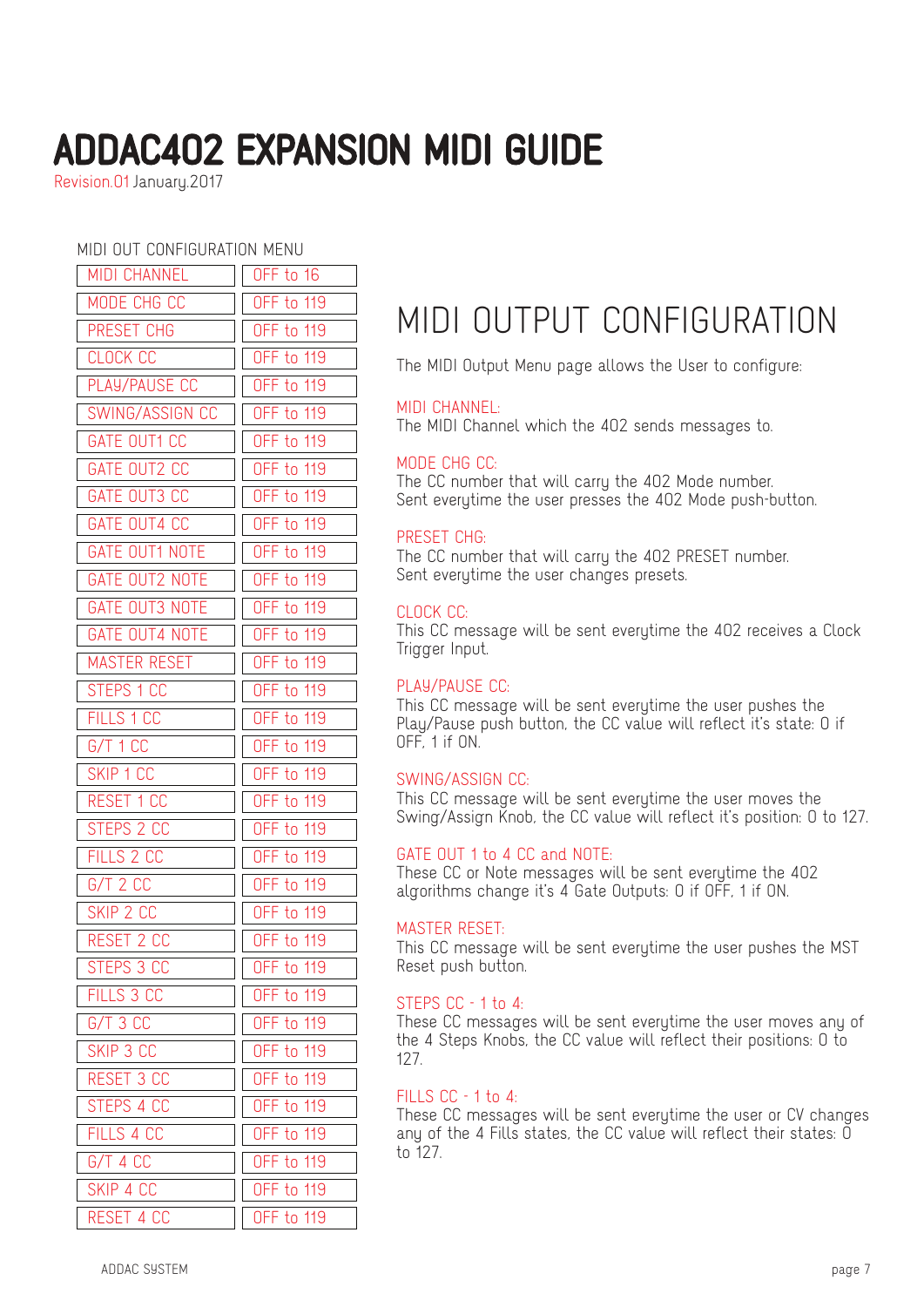Revision.01 January.2017

MIDI OUT CONFIGURATION MENU

| MIDI CHANNEL          | OFF to 16         |
|-----------------------|-------------------|
| MODE CHG CC           | <b>OFF to 119</b> |
| PRESET CHG            | <b>OFF to 119</b> |
| <b>CLOCK CC</b>       | <b>OFF to 119</b> |
| PLAY/PAUSE CC         | <b>OFF to 119</b> |
| SWING/ASSIGN CC       | <b>OFF to 119</b> |
| GATE OUT1 CC          | <b>OFF to 119</b> |
| GATE OUT2 CC          | OFF to 119        |
| GATE OUT3 CC          | <b>OFF to 119</b> |
| GATE OUT4 CC          | <b>OFF to 119</b> |
| GATE OUT1 NOTE        | <b>OFF to 119</b> |
| GATE OUT2 NOTE        | <b>OFF to 119</b> |
| <b>GATE OUT3 NOTE</b> | <b>OFF to 119</b> |
| <b>GATE OUT4 NOTE</b> | <b>OFF to 119</b> |
| MASTER RESET          | <b>OFF to 119</b> |
| STEPS 1 CC            | OFF to 119        |
| FILLS 1 CC            | <b>OFF to 119</b> |
| G/T 1 CC              | <b>OFF to 119</b> |
| SKIP 1 CC             | <b>OFF to 119</b> |
| RESET 1 CC            | <b>OFF to 119</b> |
| STEPS 2 CC            | <b>OFF to 119</b> |
| FILLS 2 CC            | <b>OFF to 119</b> |
| $G/T$ 2 $CC$          | <b>OFF to 119</b> |
| SKIP 2 CC             | <b>OFF to 119</b> |
| RESET 2 CC            | <b>OFF to 119</b> |
| STEPS 3 CC            | <b>OFF to 119</b> |
| FILLS 3 CC            | <b>OFF to 119</b> |
| G/T 3 CC              | <b>OFF to 119</b> |
| SKIP 3 CC             | <b>OFF to 119</b> |
| RESET 3 CC            | <b>OFF to 119</b> |
| STEPS 4 CC            | <b>OFF to 119</b> |
| FILLS 4 CC            | <b>OFF to 119</b> |
| G/T 4 CC              | <b>OFF to 119</b> |
| SKIP 4 CC             | <b>OFF to 119</b> |
| RESET 4 CC            | <b>OFF to 119</b> |

## MIDI OUTPUT CONFIGURATION

(continued)

#### G/T CC - 1 to 4:

These CC messages will be sent everytime the user changes any of the 4 Gate/Trigger toggle switches, the CC value will reflect their states: 0 to 127.

SKIP CC - 1 to 4:

These CC messages will be sent everytime the user presses any of the 4 Skip Step push buttons.

RESET CC - 1 to 4:

These CC messages will be sent everytime the user presses any of the 4 Reset push buttons.